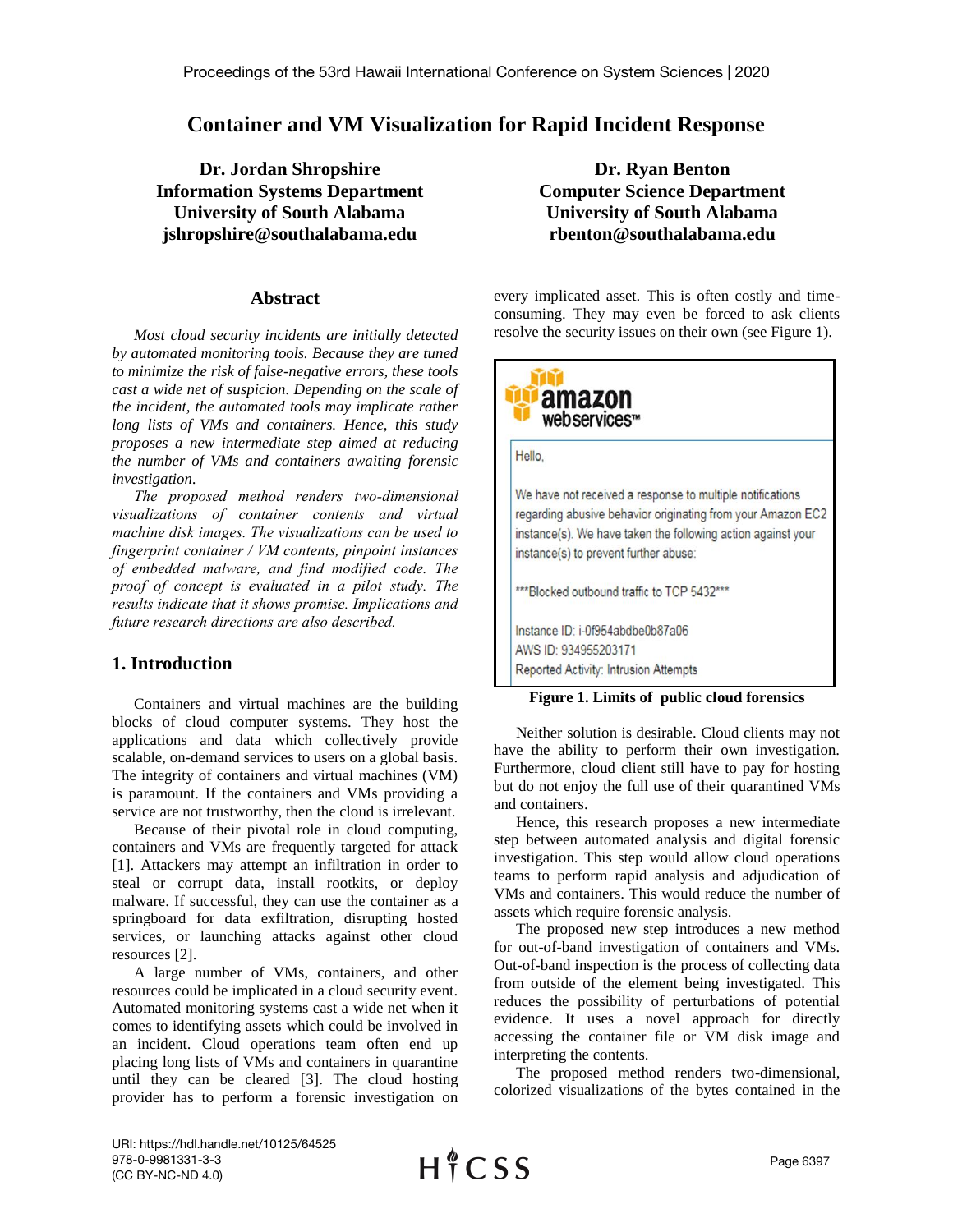

**Figure 2. Visualizing container files and VM disks**

VM disk or container file. Bytes are read from file and passed through a one-way privacy preserving hash and then assigned an ASCII color based on byte value. They are then transposed onto a PNG file of fixed width and variable length (Figure 2, below). The resulting visualization is intended to be interpreted by members of the operations teams. It provides insights into the contents of containers and VMs.

The proposed step is designed to provide a rapid response to cloud-based incidents. With modest classification thresholds, it could reduce the number of assets requiring forensic analysis. This would reduce operational costs and increase customer satisfaction.

A proof-of-concept test of the proposed new step is evaluated. The results indicated that it shows promise and merits additional development.

The remainder of this manuscript is organized as follows: the next section contains the background. It describes existing methods for forensically analyzing containers and virtual machines and introduces the basics of visualization. The conceptual development section follows the background. It describes the proposed method and the expected benefits. The process of testing and comparison described in the evaluation section. The results of the tests are described next. Implications and future research are then discussed. Finally, concluding comments are shared.

## **2. Background**

This section provides background information on three topics. First, it reviews existing methods for forensically analyzing containers and virtual machines.

Second, it surveys current visualization techniques. Third, it reviews related research.

### **2.1. Container and VM forensics**

Both containers and virtual machines provide a means for software isolation, and are an essential components of any cloud based-environment. With containers, the abstraction is performed at the operating system level [4]. Multiple containers can share a single host operating system. Each container has one or more applications and their associated libraries, configuration files, and subdirectory structures [5]. One of the most common container platforms is Docker. Containers have the benefit of being lightweight. They typically provide efficiencies over and above their VM counterparts.

For their part, VMs offer more isolation, greater security, and cross-platform functionality [6]. They make use of hardware-level abstraction. Each VM includes a complete operating system, software, and host applications. Because they replicate the operating system, they are more costly in terms of performance.

Although containers and VMs differ in a number of respects, at a fundamental level they both provide a means for isolating and maintaining software that someone else may own [7]. In this sense, the methods of their forensic analysis tend to overlap. Some of the approaches to accessing and investigating a container are also used on virtual machines [6]. This is most evident in legally-motivated investigations.

Digital forensics were historically driven by the need to support judicial proceedings. A high degree of importance was placed on following process, maintaining a chain of custody, etc. [8]. However,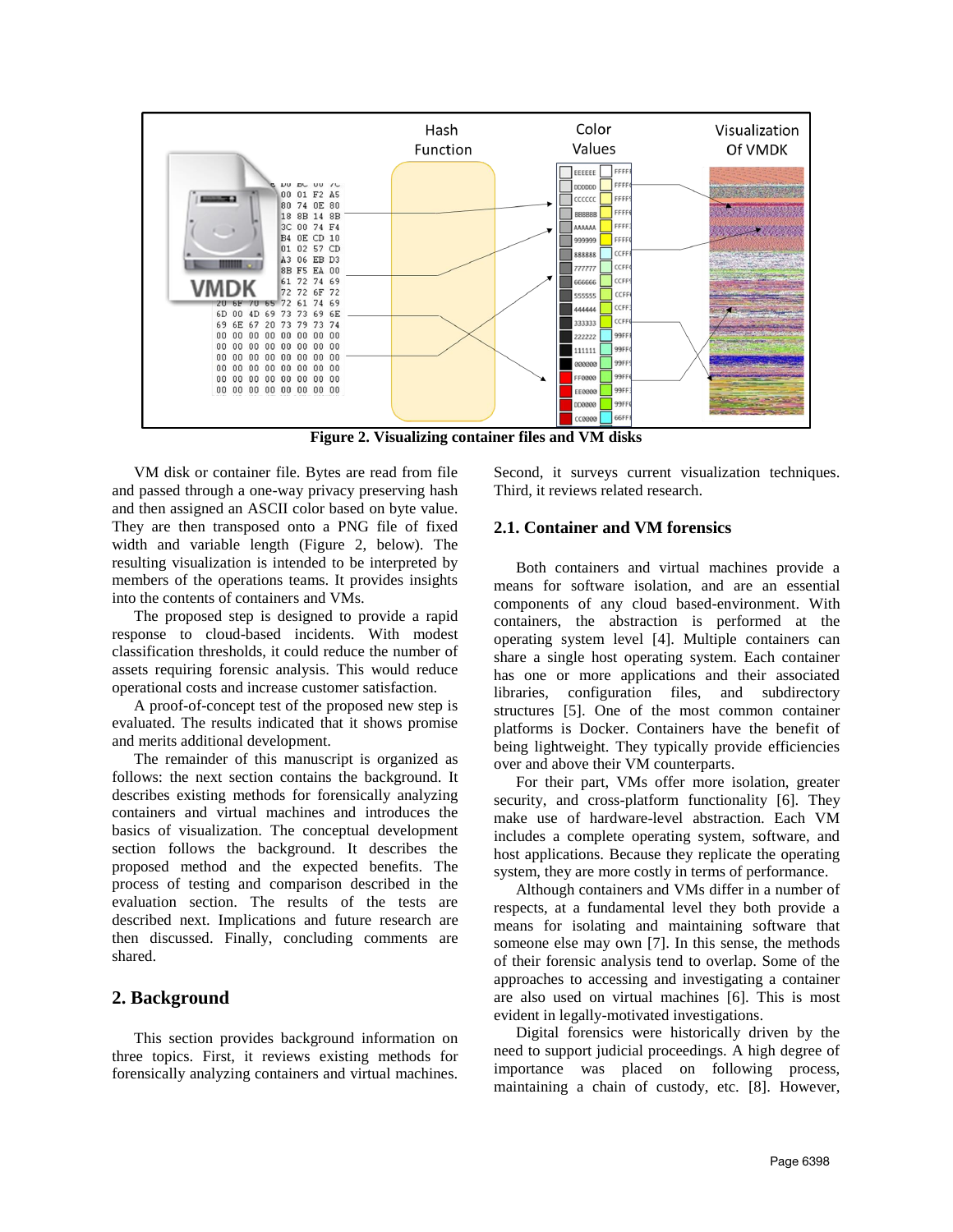current analyses may also be aimed at informing interorganizational processes and workflows. Here the emphasis is on getting enough information to support internal decision making while not violating terms of service. Hence, there are two approaches to container and VM forensics: the first is herein referred to as the legal approach while the second will be called the introspective approach because it uses interrogative techniques.

The legal approach is a formalized process which involves creating demonstrable links between points of interest without modifying the original data. The purpose is to provide evidence which conforms to the practices and standards of a respective legal system [9]. This can involve several different issues, which were partially discussed in O'Shaughnessy and Keane [10], whose discussions dealt with data collection within a cloud environment. Two key issues covered were the chain of custody and multi-jurisdictional-legislation. Chain of custody concerns with who had access to data that will be used as evidence; given a given cloud can span multiple geographical locations and be collocated with other user's data on a rack of servers, legally obtaining the data, without crossing other users' rights can be challenging. This is even more complicated when geographical location crosses jurisdictions

Once that issue is resolved and the raw files are collected and duplicates are obtained, the forensic investigator can proceed at a pace which allows for appropriate diligence and care. The investigator begins by importing a toolset which allows for brute force password cracking [11]. After access is obtained, the file and directory structure is reconstructed onto the desktop of the workstation. The files and data of interest are then gleaned.

This time-tested approach is reliable. It provides a high degree of accuracy in file classification and anomaly detection [12]. However, it is not particularly time-sensitive. This approach is generally performed post-hoc. However, it is not fast enough for real-time operations. Too much time is lost in gaining access to the container or VM. During a cyber event, the operations team needs information as quickly as possible.

The introspective approach consists of a family of techniques which uses introspection in order to gain insights into the processes being executed within [13]. Although this approach was originally developed for virtual machines, parallel techniques and tools can be used within the container space as well [4]. Introspection techniques monitor the runtime processes and applications currently running in a virtual machine or container. They give visibility into the software being executed [14]. Introspection has been used in the

past to fingerprint the software running on a container or virtual machine [6].

Introspection can be achieved via a few different means. Dykstra and Sherman [15] developed FROST, which is a set of tools that operated upon OpenStack, a cloud operating system [16]. FROST permits users to retrieve an copy of virtual disks associated with that user's virtual machines; it also checked API requests and OpenStack firewall logs. One drawback is the tools are built on-top of OpenStack and integrated into the Horizon web-based user interface for OpenStack; hence the stack was directly tied to OpenStack.

Another OpenStack-based approach was proposed by Saibharah and Greethaukumari [17] who used existing tools already available within the platform. They built a framework based off of snapshots of both random-access memory and disk images, as well as working through logging systems native to OpenStack. Finally, the researchers extended their framework to incorporate network forensics. The evaluations showed that evidence could be obtained for several different types of attacks on a cloud environment.

Graziano et al. [18], unlike the previous two studies, assumed that the forensics teams did not know what hypervisor was being used. Hence, they exploited physical memory dumps of a given machine to identify (a) if a hypervisor is present and (b), if present, what type of hypervisor was being used. The concept was based upon the idea that hypervisors virtualization of memory changed how that memory is allocated.

Casalicchio and Percibali [19] focused specifically on analyzing containers. They wanted to determine if a battery of tools, that collected CPU and Disk I/O workloads, captured the same information. They determined different tools present similar but not completely equivalent results. Rather than compare tools, Watts et al. [20] examined whether Prometheus [21], an open-source introspection tool, using default metric collection, could be used to determine if a container was infected or not during an investigation. The results indicated it could be, but the authors noted an automated solution, versus manual inspection, would be desirable.

One drawback of the previous efforts was the concept the assumption that the underlying system was sound; that is, that no tampering or inconsistent information had been introduced. Thrope et al. [22] did not make this assumption, rather, they built a virtual machine profiler model and a log auditor to detect and report errors and inconsistencies within the logs; the assumption is attackers could introduce deletions and modifications to the logs. Results indicated that the system could find inconsistencies within the log, indicating that they had been modified.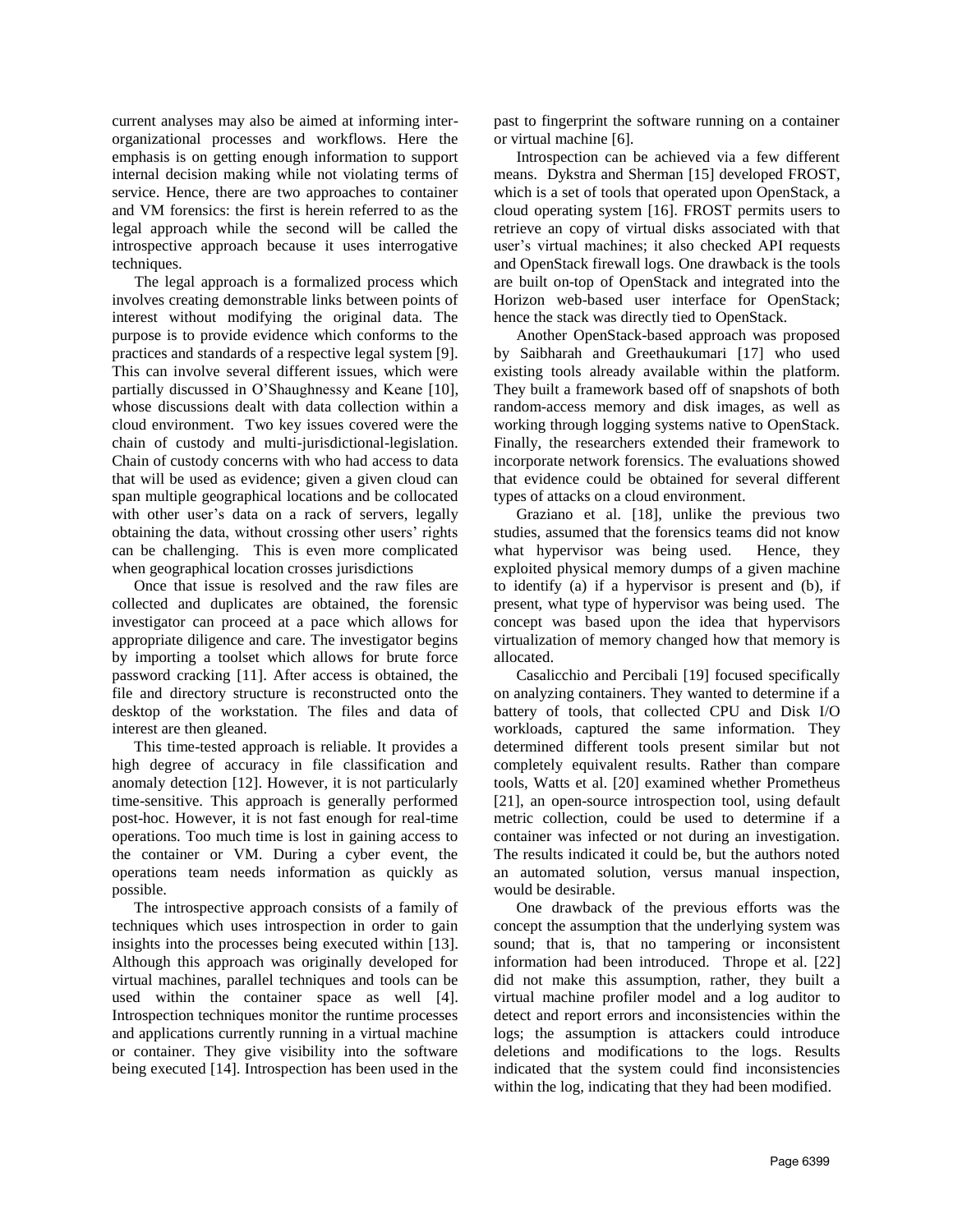Shropshire [23] approached the problem of detecting anomalous behavior within a compromised cloud system from a hardware prospective. PowerCheck was developed, which identified discrepancies by comparing the system state parameters with parameters based upon server energy consumption. Tests validated the idea of secondary system measures as legitimate integrity monitors.

Unlike the previous studies. Stelly et al. [24] focused on demonstrating the scalability of forensic analysis of containers. They developed a toolkit entitled SCARF toolkit that was shown to obtain high throughput in processing when tested upon two different clusters running containers.

## **2.2. Visualization techniques**

The field of visualization encompasses a number of techniques for interpreting data. These techniques range in complexity from simple bar charts and line graphs to x-y plots. Even more sophisticated techniques may be used if the data structures and relationships are highly complex. Visualizations can be classified along three dimensions: the data to be visualized, the visualization technique, and the interaction technique [25, 26].

Visualizations may be based on one-dimensional data, two-dimensional data, multi-dimensional data, text or hypertext, graph or relational data, hierarchical data, or audio/visual signals [27]. In general, one dimensional data are typically represented using histograms or visualization similar to pie charts. Two dimensional data may be visualized with scatter plots and line graphs. Multi-dimensional data is often associated with icon, dense-pixel, and geometric transformations. Regardless of data type, some preprocessing is usually performed in order to identify complexities such as missing elements, trends, conversions, and skewing tendencies. Following normalization, the most appropriate visualization technique is selected.

# **2.3. Related Research**

Several studies have used the concept of visualization for security, performance, and integrity monitoring.

Perrig and colleagues developed a method for hash visualization [28]. The visualizations were designed to be used instead of authentication tokens or strings. It was theorized that humans are better equipped to compare images than identify differences in long alphanumeric key strings.

A study by Lee et. al. [29] investigated malicious codes using visual pattern analysis. In this study, a number of malicious software packages were visualized so that pattern matching algorithms could detect repeated features. This study laid the groundwork for a number of follow-up studies in malware analysis.

A study conducted by Nataraj et. al. [30] examined the usefulness of analyzing software binaries as images, with the goal of automatically determining which binaries were malware. In that study, binaries were converted into grey-scale images. Image processing techniques were used to extract texture information, which was then feed into a classifier, which would then determine if the binary was safe or malicious. Various studies expanded upon the classification of images of software by showing texture-based classification was faster than dynamic analysis [31], creating noise-tolerate features from images [32], and finally by creating a full-fledge system based on content-based search [33]. However, all these approaches are based on file-level analysis.

A project conducted by Jain et. al. [34] created a visual image of Android binaries in order to study the effect of optimization and obfuscation techniques; the latter is often used to hide the fact that malicious code has been developed. The inspection was done manually, and has aided by the fact Android binaries are generally structured; hence, color coding techniques based on the structure were utilized to improve understanding. This work was expanded to include predicting what type of obfuscation was being used; accuracy of nearly 90% were achieved [35].

A number of visualizations techniques have been used for network forensics and security [36]. Directed and undirected graphics, radials, and hub-and-spoke networks can be constructed from packet flows to support easier interpretation among human analysts. Additionally, new generations of network visualization incorporate clustering and random walks.

# **3. Conceptual Development**

Most cloud security incidents are initially detected by automated monitoring tools. Because they are generally tuned to minimize the risk of false-negative errors, these tools cast a wide net of suspicion. Depending on the scale of the incident, the automated tools may implicate rather long lists of VMs and containers. Typically, these assets have to wait in quarantine until they can be forensically investigated and cleared. This could anger clients and increase operational costs for the cloud service provider.

Hence, this study proposes a new intermediate step aimed at reducing the number of VMs and containers awaiting investigation. The proposed method uses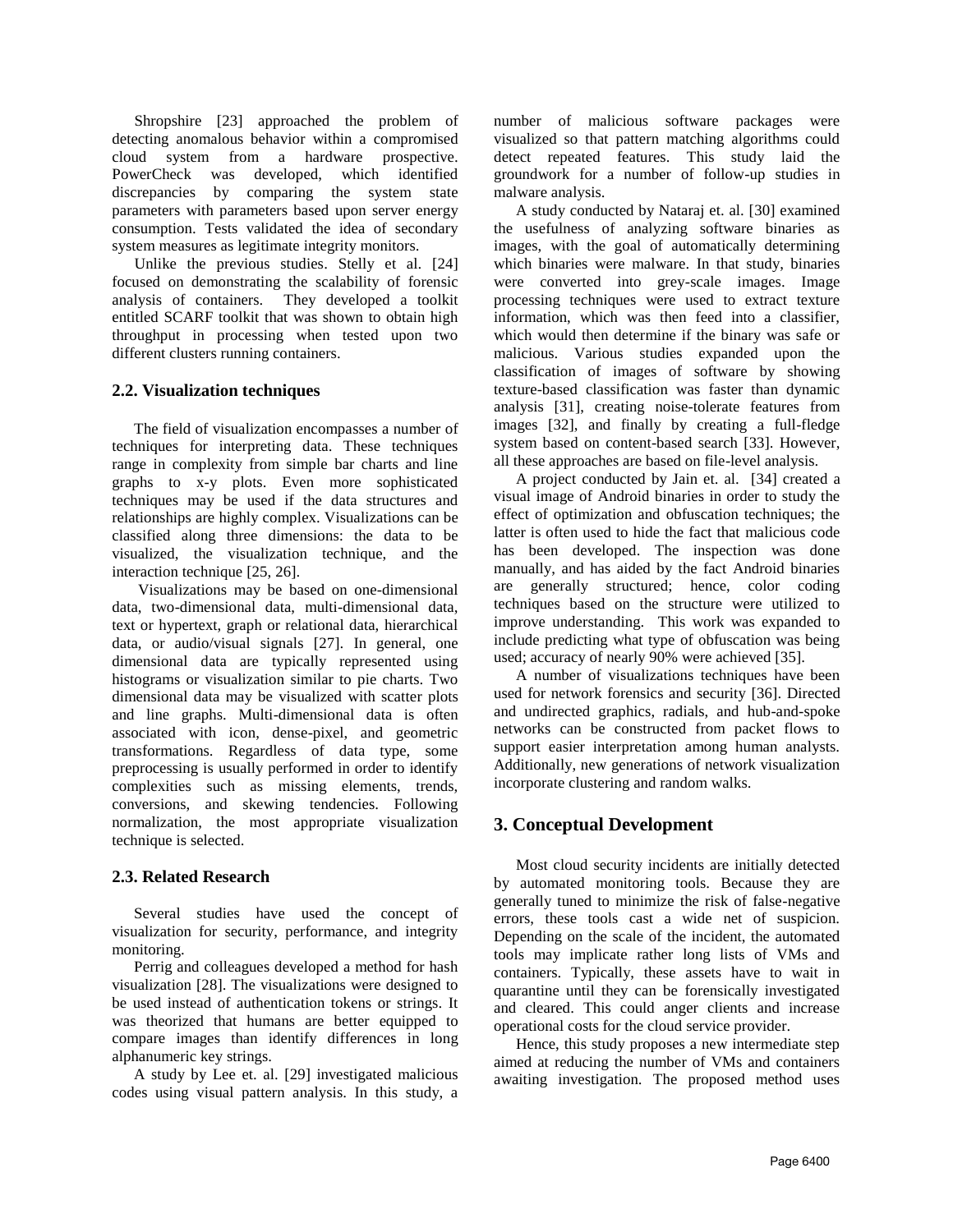visualization techniques to quickly interpret the contents of VMs and containers and clear assets which are unrelated to the incident.

The proposed new method is out-of-band, meaning it is undetectable to the container or VM being investigated. The container or VM is inspected from a peering point within the hypervisor or container engine. Furthermore, there is no impact on container performance.

The proposed new method is designed to balance speed with reliability. Further, it does not rely on brute force password cracking. Additionally, it is highly interactive. An investigator can manipulate the visualization associated with the proposed method in order to make rapid inferences.

The visualization methods support investigation of the functionality of software housed in containers and virtual machines. It enables the investigator to fingerprint the contents of a container, identify anomalous software, and detect content or media which might be illegal.

The workflow is as follows: when suspicious activity is reported or detected within the cloud, monitoring software traces the activity over the

network back to a subset of potential offenders. These containers or virtual machines may fall within the same subnet, broadcast domain, or reside in the same physical host or data center.

Each suspicious container or VM is traced from its host back to the location where its container file or VM disk image is permanently stored. Here the proposed visualization techniques would be used to create a PNG image file for each file or disk image. The PNG image contains a two dimensional visualization of the raw contents of the container file or VM disk.

Once the visualizations are collected, members of the operations team perform inspections in order to identify their software contents. The team then looks for anomalous modifications, rootkits, other instances of malware, and illicit content. With little training it is possible to make meaningful inferences from the visualizations. For instance, contrasting visualizations of the same container over time will yield a timeordering of changes in its contents (See Figure 3).

Assets which are clearly not part of an ongoing cyber incident could be returned to production. This would reduce time-in-quarantine, please clients, and reduce forensic backlogs.



**Figure 3. Detecting changes in container / VM contents**

As described in the introduction, the process for creating each visualization is as follows: each byte from the container file or VM disk is sampled and run through a one-way privacy-preserving hash function. Each hashed byte is then mapped to 1 of 256 ASCII color values. Each color value is used to shade the corresponding pixel in the visualization PNG file.

Interpretation of the visualizations requires some degree of contextualization. In many cases it is useful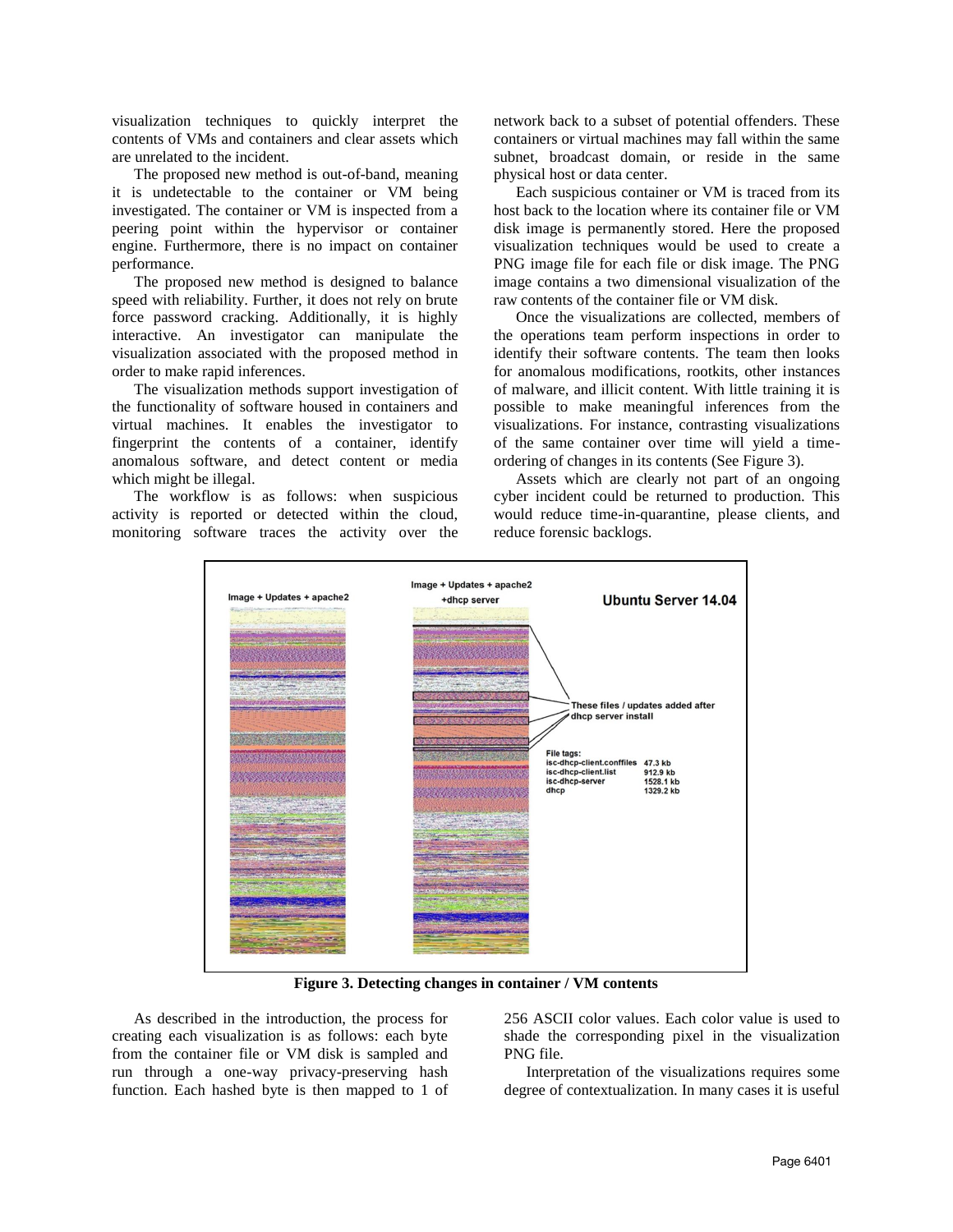to compare container or VM visualizations against labeled segmentations of other images. This allows the inspector to identify various segments within the visualization of interest. For instance, such comparisons can be made to identify operating systems, libraries and specific applications. Once a software component is identified it can be contrasted against other visualizations of trusted instances of the same component. Any unexplained differences would be considered anomalies.

It is predicted that the proposed visualization method will result in more accurate and timely identification of container/ VM contents. It is further expected to result in more accurate and timely detection of anomalies within identified software components.

## **4. Evaluation**

A proof-of-concept evaluation was performed to assess to the efficacy of the proposed new method. Specifically, the evaluation sought to answer two questions:

- How fast is the proposed method relative to other investigative techniques?
- How reliable is the proposed method relative to other investigative techniques?

#### **4.1. Experimental Groups**

Subjects were randomly assigned to either the test group or the control group. Test group subjects used the proposed visualization method to analyze containers and VMs during a simulated cyber event. The proposed visualization method was operationalized for this experiment as a SaaS platform (see Figure 4).

The platform was custom built for this research using a combination of python 3 Anaconda libraries for creating visualizations and JavaScript on the front end for user interaction. It has modules for comparing visualizations, identifying software components within visualizations, and detecting anomalous areas within known software.

The control group used the contemporary method to analyze containers and VMs associated with the same scenario. This group used Kali Linux for brute force password cracking, data extraction, and timeline reconstruction.



**Figure 4. Forensic analysis using the SaaS platform**

#### **4.2. Participants**

A total of 42 individuals assisted in evaluation of the proposed new methodology. Individuals were either graduate students who had recently completed a course on cloud computing, digital forensics, or operating systems or were recent graduates. To overcome biases, unfair experience, and any preexisting familiarity with commercial toolsets, only individuals with no prior professional experience in digital forensics were included in the study. Individuals were evenly distributed between the control group and the test group. Each subject completed a 45 minute online training session which described how to use the forensic tool associated with their group. Subjects then completed a short online quiz to ensure their familiarity with the toolset.

#### **4.3. Procedure**

The purpose of the evaluation is to assess the relative speed and accuracy of the proposed visualization method. Each subject was asked to assess a large number of cloud-based assets during a limited period of time. As previously indicated, half of the subjects used the visualization method and half used traditional techniques.

The analysis includes fingerprinting the software in the suspicious containers / VMs, identifying anomalous software, and correctly classifying individual instances as benign or infected.

Subjects logged into a subset of a private, IaaS (Infrastructure-as-a-Service) cloud which was constructed for the purposes of this experiment. Each subset contained the analytical tool associated with the subject's assigned and replications of the same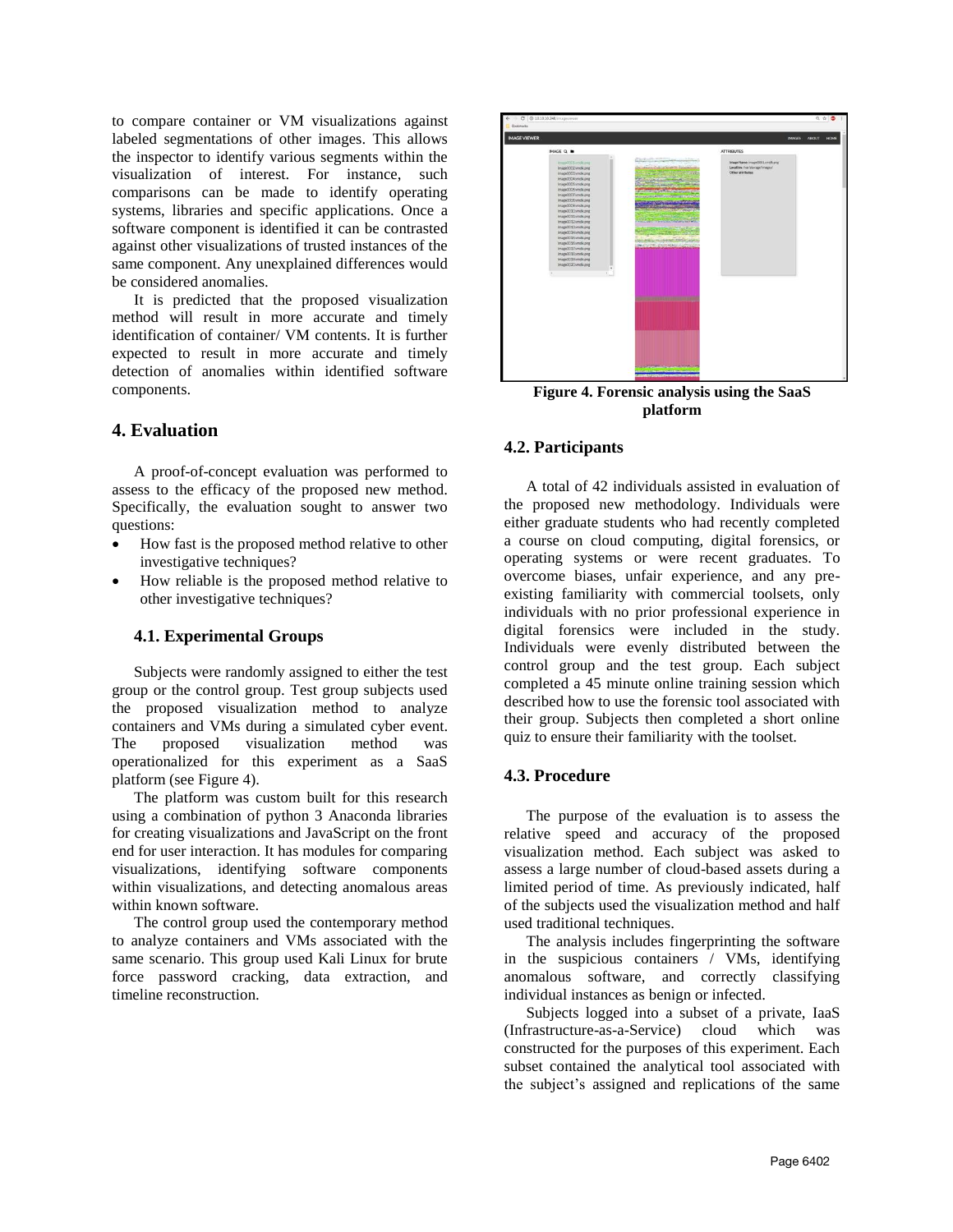container and VM instances. During their analysis, participants recorded their findings conclusions for each container or VM instance they analyzed within a web-based form. The form consisted for 30 sections – one for each container or VM. There was a space to record the software inventory and denote the absence or presence of anomalous code for each instance.

## **4.4. Means of Comparison**

Some 15 Docker containers and 15 ESX-based VMs were included. The 15 containers were clones of a single MEAN (mongoDB, express, angular, node.js) stack web application. The MEAN stack was chosen because although it is widely used, it is of sufficient complexity to warrant careful forensic analysis. The latest stable version of each of the MEAN stack elements was used in the image. Of the 15 containers 5 were infected with a rootkit which consists of modified code in the node.js script and a compressed key string in the angular library (see Figure 5).

The 15 VMs were clones of a single LAMP (Linux, Apache, MySQL, PHP) stack web application. The LAMP stack was selected because it provides a balance between familiarity and complexity. The Ubuntu 18.04 Linux flavor was used, along with the latest stable versions of the other elements. (The study participants all reporting having at least an introductory level of Linux proficiency.) The stack was sufficiently large enough to require a careful investigation. Of the 15 VMs 8 were infected with a rootkit which modified code within the glibc library and stored compressed malware in the MySQL database.

Individuals were scored across two key metrics: software fingerprinting accuracy and adjudication accuracy. Fingerprint accuracy is defined as the correct classification of each software component within an instance. One point was awarded for correctly identifying each software component. For instance, for a container, one point would be awarded for identifying each MEAN component (and the node.js code base) for a total of five points per container.

Similarly, seven points were available for each of the main components of a LAMP VM. Adjudication accuracy is the accuracy with which one correctly classifies a container or VM as benign or infected. One point is awarded for each correct classification while a point is deducted for making an incorrect classification. Overall, a total of 180 software fingerprinting points and 30 adjudication points were available for each candidate.



**Figure 5. Comparing Container Visualizations**

# **5. Results**

Following the completion of the tests, the demographic data and test results were imputed into a spreadsheet for further analysis. The demographics indicate that the subjects skewed towards a younger age and gender skewed towards male. These data are illustrated in Table 1 (below). To compare the performance of the proposed forensic method against the standard method, a series of T-tests of significant differences were completed.

The first test compared relative performance at fingerprinting. The results of this test are shown in Table 2 (below). The results indicate that the test group earned significantly more points for fingerprinting than the control group. This is likely because once the individuals in the test group learned to visually recognize specific software components in the first few visualizations they only needed to procure visualizations of the other instances to make quick comparisons. On average, members of the test group blueprinted 12 containers and 4 VM instances (for an average of 88 points) while the control group inspected 5 containers and 1 VM (37 points on average).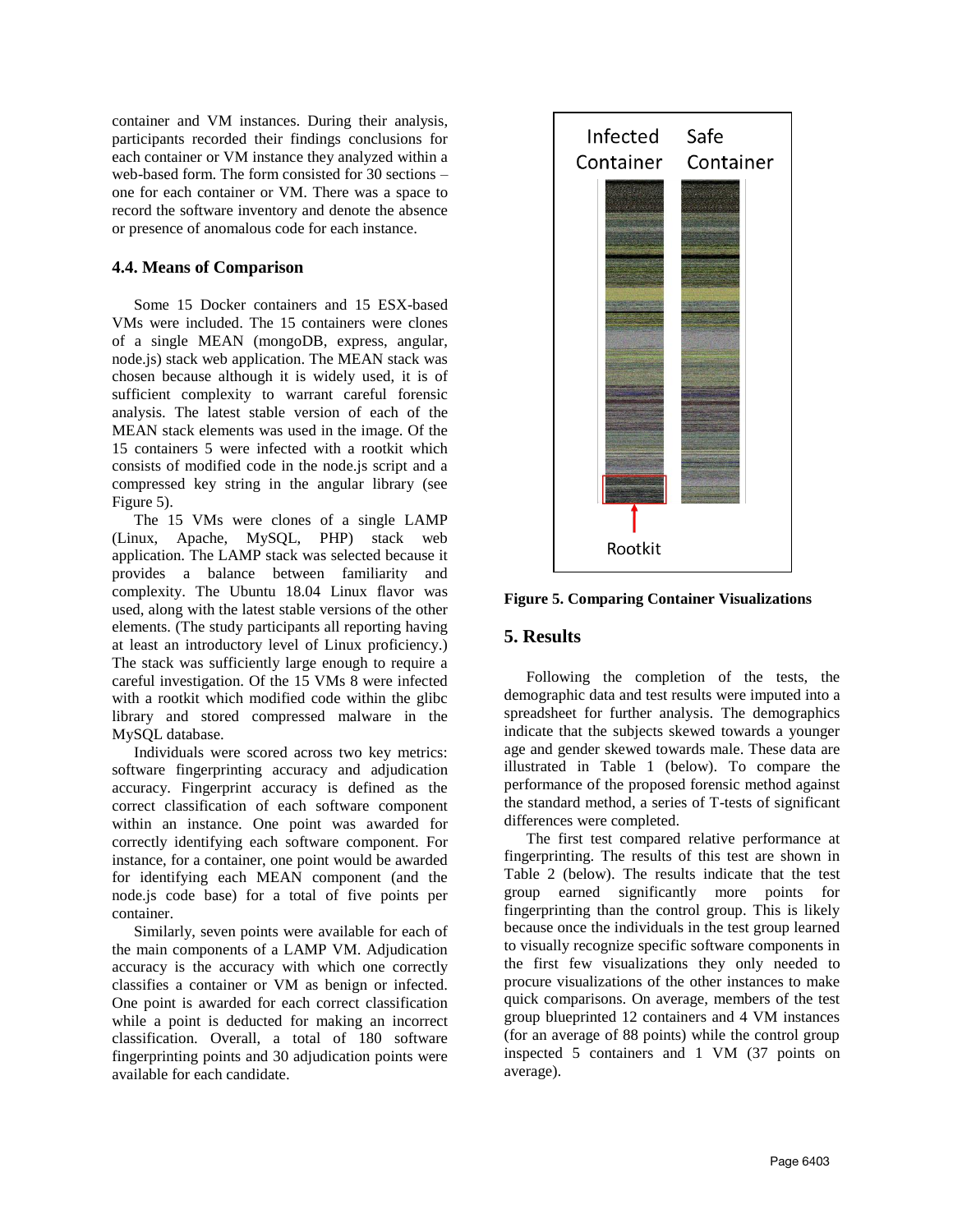It appeared that the control group did not suffer in terms of fingerprinting accuracy. Of the images they analyzed, their accuracy was either on par or above the level of the test group. However, they were limited in their ability to project their acquired insights across the domain. The traditional approach is costly in terms of the time consumed acquiring access credentials for each instance. Further, it does not provide a single snapshot of the software contents. This has to be determined manually for each instance.

A second t-test of significant differences was conducted to assess adjudication accuracy (see Table 3). This is the extent to which a container or a VM is correctly classified as containing suspicious software. Although there were significant differences, the gap

was somewhat less dramatic. The test group earned an average 12 points while the control group earned 4 points on average.

Members of the test groups did not have to wait for access the containers or VMs. Hence they were able to inspect more instances in the same period of time. On a per-instance basis, it appears that the accuracy rates are relatively equivalent between groups. The test and control groups averaged a classification rate of approximately 68% and 71%, respectively. Neither approach is conclusively more accurate than the other.

To sum, the results of the tests indicate that the proposed visualization method outperforms the contemporary methods in terms of the speed and accuracy of software inventorying and adjudication.

|           | 18-24 | $25 - 29$    | 30-39    | 40-49 | 50-59      | $60+$ |
|-----------|-------|--------------|----------|-------|------------|-------|
| Age       | 19    | 18           |          |       |            |       |
| Gender    | Male  | Female       | Other    |       |            |       |
|           | っっ    | 15           |          |       |            |       |
|           | White | <b>Black</b> | Hispanic | Asian | Am. Indian | Other |
| Ethnicity | 28    | ັ            |          |       |            |       |

| Table 1. Demographics |
|-----------------------|
|-----------------------|

|                | Levene's Test |      | t-test for Equality of Means |       |            |       |       |          |                |
|----------------|---------------|------|------------------------------|-------|------------|-------|-------|----------|----------------|
|                |               |      |                              |       |            |       | Std.  |          | 95% Confidence |
|                |               |      |                              |       | Sig.       | Mean  | Err.  | Interval |                |
|                |               | Sig. |                              | df    | (2-tailed) | Diff. | Diff. | Lower    | Upper          |
| Equal variance |               |      | 4.41                         | 40    | .000       | 51    | 6     | 49.13    | 52.87          |
| assumed        | 9.32          | .000 |                              |       |            |       |       |          |                |
| Equal variance |               |      | 5.01                         | 38.14 | .000       | 51    | 6     | 49.98    | 53.54          |
| not assumed    |               |      |                              |       |            |       |       |          |                |

**Table 2. t-Test of Significant Differences at Fingerprinting**

| Levene's Test                 |       |      | t-test for Equality of Means |       |            |       |              |                |          |
|-------------------------------|-------|------|------------------------------|-------|------------|-------|--------------|----------------|----------|
|                               |       |      |                              |       | Sig.       | Mean  | Std.<br>Err. | 95% Confidence | Interval |
|                               | F     | Sig. |                              | df    | (2-tailed) | Diff. | Diff.        | Lower          | Upper    |
| Equal variance<br>assumed     | 1.332 | .005 | 2.98                         | 40    | .005       | 8     | 2.01         | 7.38           | 8.62     |
| Equal variance<br>not assumed |       |      | 3.01                         | 38.72 | .005       | 8     | 2.01         | 7.42           | 8.68     |

# **6. Implications and future research**

The proof-of-concept test described in the previous sections yields several implications. It appears that subjects using the visualization method could adjudicate more VMs and containers than subjects using traditional methods in the same time period without a significant increase in errors. During a massive cloud security incident it would be beneficial to use the proposed method in order to reduce backlogs of assets awaiting forensic analysis.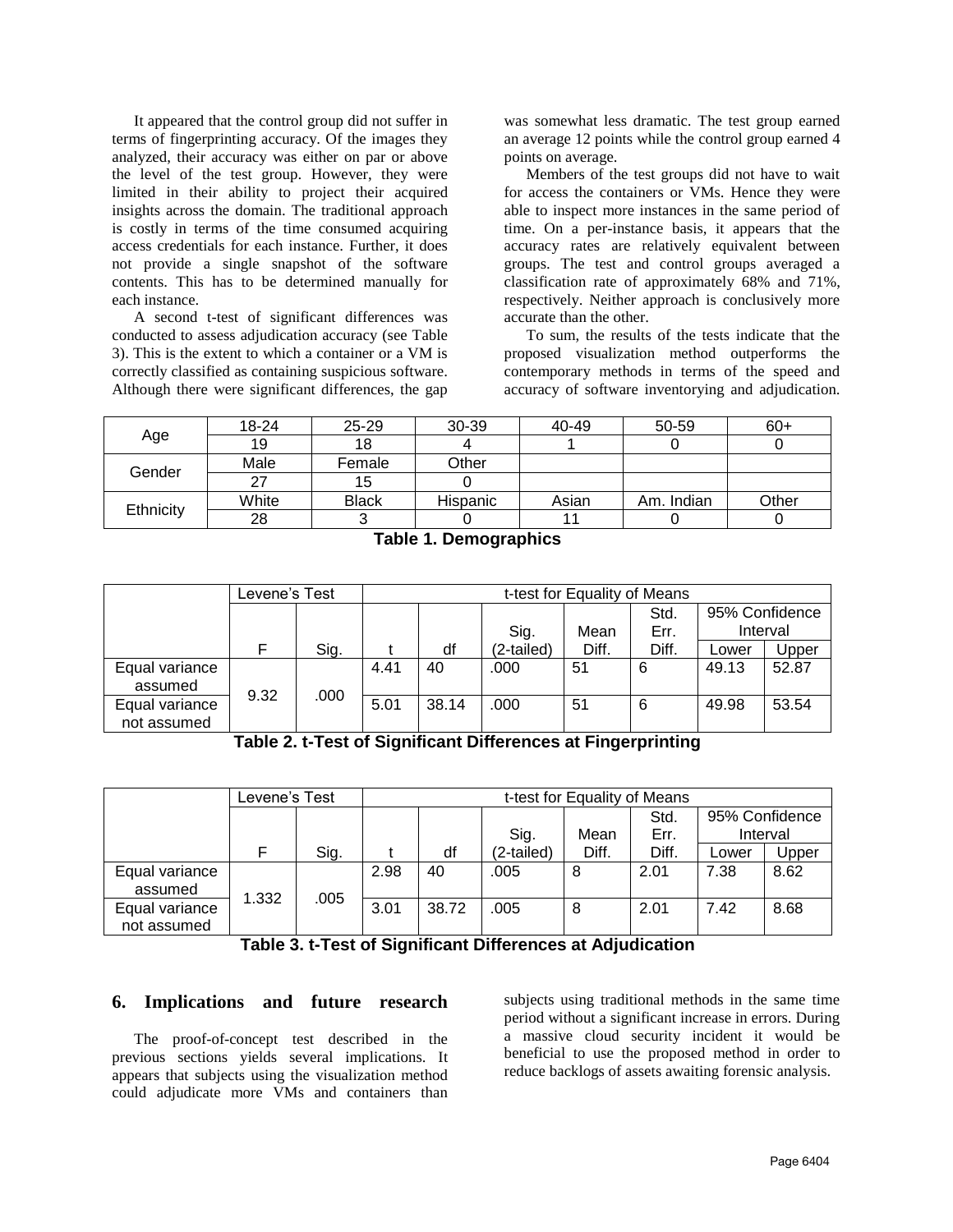Future research should focus on exploring the relationship between the granularity of the visualization, analytical speed, and classification accuracy. It is expected that down-sampled images allow for faster analysis although they increase the likelihood that subtle details will be missed. Further, future research should focus on automating the process of software blueprinting. Machine learning methods such as near-neighbor could be useful for classifying installed.

# **7. Conclusions**

It is concluded that the proposed method of rapid incident response could of significant value when time is of short supply and/or a large quantity of containers or VMs must be evaluated. An additional analytical step between automated incident detection and forensic investigation could save considerable time and effort if it reduces investigation backlogs.

The proposed method provides an out-of-band approach to investigating the contents of hosted instances. It uses a new visualization technique to display data which might be otherwise difficult to understand. In this case, the data represents raw bytes taken from cloud storage. This is a novel viewpoint which users could not ordinarily access or interpret.

The proof-of-concept tests suggest that the proposed new step merits additional testing and development. Using the visualization tools, Individuals were able to successfully detect malware approximately 70% of the time. With more research and development this could rise even higher. Future combinations of visualizations with more advanced, intelligent forensics will likely provide even better results for cloud computer systems.

## **8. Conclusions**

This work is supported in part by the National Science Foundation award IIP-1740434 and in part by the Industry Advisory Board of the Center for Advanced Research in Forensic Science.

#### **9. References**

[1] Kandukuri, B., R. Paturi, and A. Rakshit, Cloud Security Issues, in 2009 IEEE International Conference on Services Computing. 2009: Bangalore, IN.

[2] Jansen, W., Cloud Hooks: Security and Privacy Issues in Cloud Computing, in 44th Hawaii International Conference on System Sciences. 2011: Kauai, HI.

[3] Aikat, J., et al., Rethinking Security in the Era of Cloud Computing. IEEE Security & Privacy, 2017. 15(3): p. 60- 69.

[4] Watts, T., et al., Insight from a Docker Container Introspection, in Proceedings of the 52nd Hawaii International Conference on System Sciences. 2019: Maui, HI.

[5] Xavier, M., et al., Performance Evaluation of Container-Based Virtualization for High Performance Computing Environments, in 21st Euromicro International Conference on Parallel, Distributed, and Network-Based Processing. 2013: Belfast, UK.

[6] Rosenblum, M. and T. Garfinkel, Virtual Machine Monitors: Current Technology and Future Trends. Computer, 2005. 38(5): p. 39-47.

[7] Felter, W., et al., An Updated Performance Comparison of Virtual Machines and Linux Containers, in 2015 IEEE International Symposium on Performance Analysis of Systems and Software 2015: Philadelphia, PA.

[8] Olsson, J. and M. Boldt, Computer Forensic Timeline Visualization Tool. Digital Investigation, 2009. 6(1): p. 78- 87.

[9] Osborne, G., H. Thinyane, and J. Slay, Visualizing Information in Digital Forensics, in 8th International Conference on Digital Forensics. 2012: Pretoria SA.

[10] O'Shaughnessy, S. and A. Keane, Impact of cloud computing on digital forensic investigations, in IFIP International Conference on Digital Forensics, pp 291-303, Jan. 2013.

[11] Palomo, E., et al., Visualisation Of Network Forensics Traffic Data with a Self-organising Map for Qualitative Features, in Proceedings of International Joint Conference on Neural Networks. 2011: San Jose, CA. p. 1740-1247.

[12] Vlastos, E. and A. Patel, An Open Source Forensic Tool to Visualize Digital Evidence. Computer Standards & Interfaces, 2007. 30(6): p. 614-625.

[13] Garfinkel, T. and M. Rosenblum, A Virtual Machine Introspection Based Architecture for Intrusion Detection, in Proceedings of the Network and Distributed System Security Symposium. 2003: San Diego, CA.

[14] Choo, K., C. Esposito, and A. Castiglione, Evidence and Forensics in the Cloud: Challenges and Future Research Directions. IEEE Cloud Computing, 2017. 4(3): p. 14-19.

[15] Dykstra, J. and A.T. Sherman, Design and Implementation of FROST: Digital Forensic Tools for the OpenStack Cloud Computing Platform. Digital Investigation, 2013. 10, pp. S87-S95.

[16] What is OpenStack?, accessed Sep 21, 2019 [https://www.openstack.org/software/.](https://www.openstack.org/software/)

[17] Saibharath, S. and G. Geethakumari, Design and Implementation of a forensic framework for Cloud in OpenStack cloud platform, in International Conference on Advances in Computing, Communications and Informatics, pp 645-650, Sep 2014.